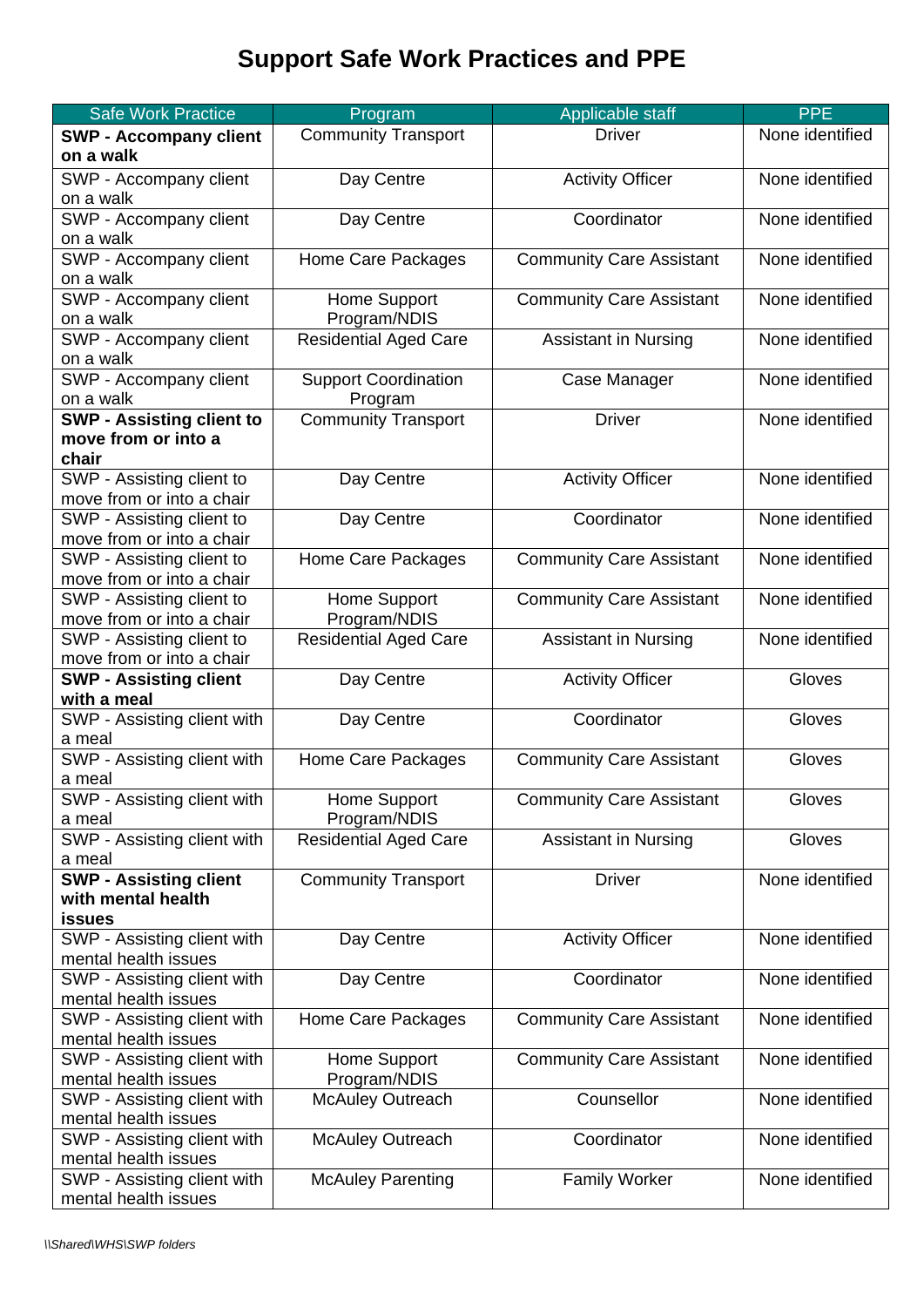| <b>Safe Work Practice</b>     | Program                      | Applicable staff                | <b>PPE</b>      |
|-------------------------------|------------------------------|---------------------------------|-----------------|
| SWP - Assisting client with   | <b>McAuley Parenting</b>     | <b>Parenting Support Worker</b> | None identified |
| mental health issues          |                              |                                 |                 |
| SWP - Assisting client with   | <b>Residential Aged Care</b> | <b>Assistant in Nursing</b>     | None identified |
| mental health issues          |                              |                                 |                 |
| SWP - Assisting client with   | <b>Support Coordination</b>  | Case Manager                    | None identified |
| mental health issues          | Program                      |                                 |                 |
| SWP - Assisting client with   | <b>Support Coordination</b>  | Coordinator                     | None identified |
| mental health issues          | Program                      |                                 |                 |
| <b>SWP - Assisting client</b> | Day Centre                   | Activity Officer and            | None identified |
| with walking aid to walk      |                              | Coordinator                     |                 |
| SWP - Assisting client with   | Day Centre                   | <b>Activity Officer and</b>     | None identified |
| walking aid to walk           |                              | Coordinator                     |                 |
| SWP - Assisting client with   | Home Care Packages           | <b>Community Care Assistant</b> | None identified |
| walking aid to walk           |                              |                                 |                 |
| SWP - Assisting client with   | Home Support                 | <b>Community Care Assistant</b> | None identified |
| walking aid to walk           | Program/NDIS                 |                                 |                 |
| SWP - Assisting client with   | <b>Residential Aged Care</b> | <b>Assistant in Nursing</b>     | None identified |
| walking aid to walk           |                              |                                 |                 |
| SWP - Assisting client with   | <b>Support Coordination</b>  | Case Manager                    | None identified |
| walking aid to walk           | Program                      |                                 |                 |
| SWP - Assisting client with   | <b>Support Coordination</b>  | Coordinator                     | None identified |
| walking aid to walk           | Program                      |                                 |                 |
| <b>SWP - Assisting client</b> | <b>Community Transport</b>   | <b>Driver</b>                   | None identified |
| with wheelchair               |                              |                                 |                 |
| SWP - Assisting client with   | Day Centre                   | <b>Activity Officer</b>         | None identified |
| wheelchair                    |                              |                                 |                 |
| SWP - Assisting client with   | Day Centre                   | Coordinator                     | None identified |
| wheelchair                    |                              |                                 |                 |
| SWP - Assisting client with   | Home Care Packages           | <b>Community Care Assistant</b> | None identified |
| wheelchair                    |                              |                                 |                 |
| SWP - Assisting client with   | Home Support                 | <b>Community Care Assistant</b> | None identified |
| wheelchair                    | Program/NDIS                 |                                 |                 |
| SWP - Assisting client with   | <b>Residential Aged Care</b> | <b>Assistant in Nursing</b>     | None identified |
| wheelchair                    |                              |                                 |                 |
| SWP - Assisting client with   | <b>Support Coordination</b>  | Case Manager                    | None identified |
| wheelchair                    | Program                      |                                 |                 |
| SWP - Assisting client with   | <b>Support Coordination</b>  | Coordinator                     | None identified |
| wheelchair                    | Program                      |                                 |                 |
| <b>SWP-Companionship</b>      | Day Centre                   | <b>Activity Officer</b>         | None identified |
| SWP - Companionship           | Day Centre                   | Coordinator                     | None identified |
| SWP - Companionship           | Home Care Packages           | <b>Community Care Assistant</b> | None identified |
| SWP - Companionship           | Home Support                 | <b>Community Care Assistant</b> | None identified |
|                               | Program/NDIS                 |                                 |                 |
| SWP - Companionship           | <b>Residential Aged Care</b> | <b>Assistant in Nursing</b>     | None identified |
| SWP - Companionship           | <b>Support Coordination</b>  | Case Manager                    | None identified |
|                               | Program                      |                                 |                 |
| SWP - Companionship           | <b>Support Coordination</b>  | Coordinator                     | None identified |
|                               | Program                      |                                 |                 |
| <b>SWP - Feeding client's</b> | Home Care Packages           | <b>Community Care Assistant</b> | None identified |
| pet                           |                              |                                 |                 |
|                               | Home Support                 | <b>Community Care Assistant</b> | None identified |
| SWP - Feeding client's pet    | Program/NDIS                 |                                 |                 |
| SWP - Plan & conduct an       | Day Centre                   | <b>Activity Officer</b>         | Sunscreen, hat  |
| activity in community         |                              |                                 |                 |
| SWP - Plan & conduct an       | Day Centre                   | Coordinator                     | Sunscreen, hat  |
|                               |                              |                                 |                 |
| activity in community         |                              |                                 |                 |